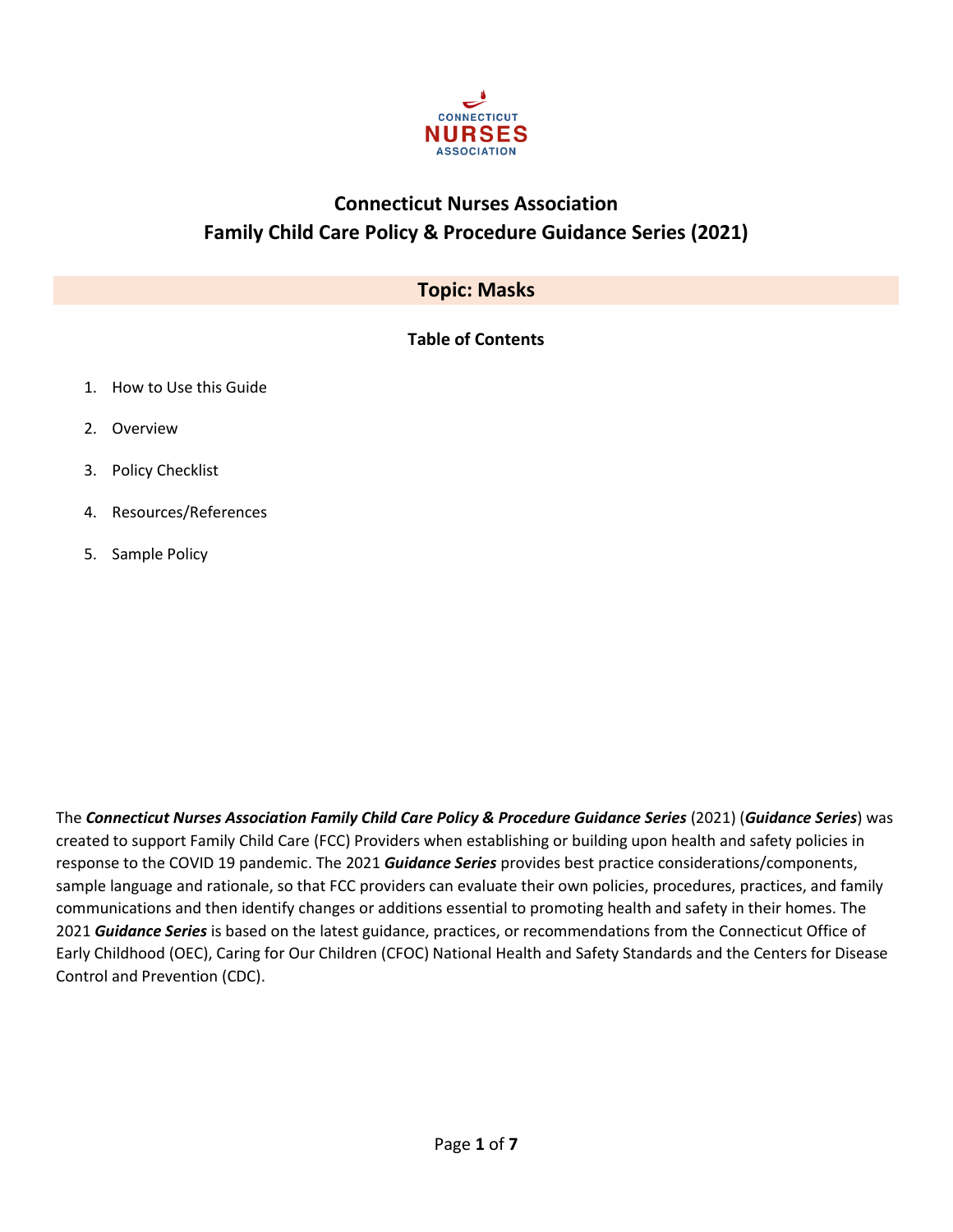# **1. HOW TO USE THIS GUIDE**

The *Connecticut Nurses Association Policy & Procedure Guidance Series* (2021) is a resource for FCC providers. Using research informed and evidence-based practices, the *Guidance Series* provides information to assist FCC providers in creating or strengthening their childcare policies, procedures, or practices. Additionally, the *Guidance Series* provides rationale, and answers "why" the information provided is an important component of the policy, procedure, or practice. In understanding 'why', we hope that FCC providers will apply this information when making decisions about how activities will be implemented in their FCC homes.

The *Guidance Series* documents are organized as follows

- Overview
	- o Provides a brief description of the specific topic being addressed.
- Policy Checklist
	- $\circ$  This section provides a comprehensive Checklist to assist in the development of, or build upon current policies, procedures, and best practices for FCC programs. The Checklist identifies five (5) best practice components/considerations, includes sample language and rationale so that FCC providers can evaluate their own policies, procedures, practices. The Checklist is based on the Connecticut Office of Early Childhood (OEC) Guidance, the Caring for Our Children (CFOC) National Health and Safety Standards and the Centers for Disease Control and Prevention (CDC.)
- Resources/References
	- o This section includes best practice resources and references.
- Sample Policies/Procedures
	- o Select policies and practices are provided in this section.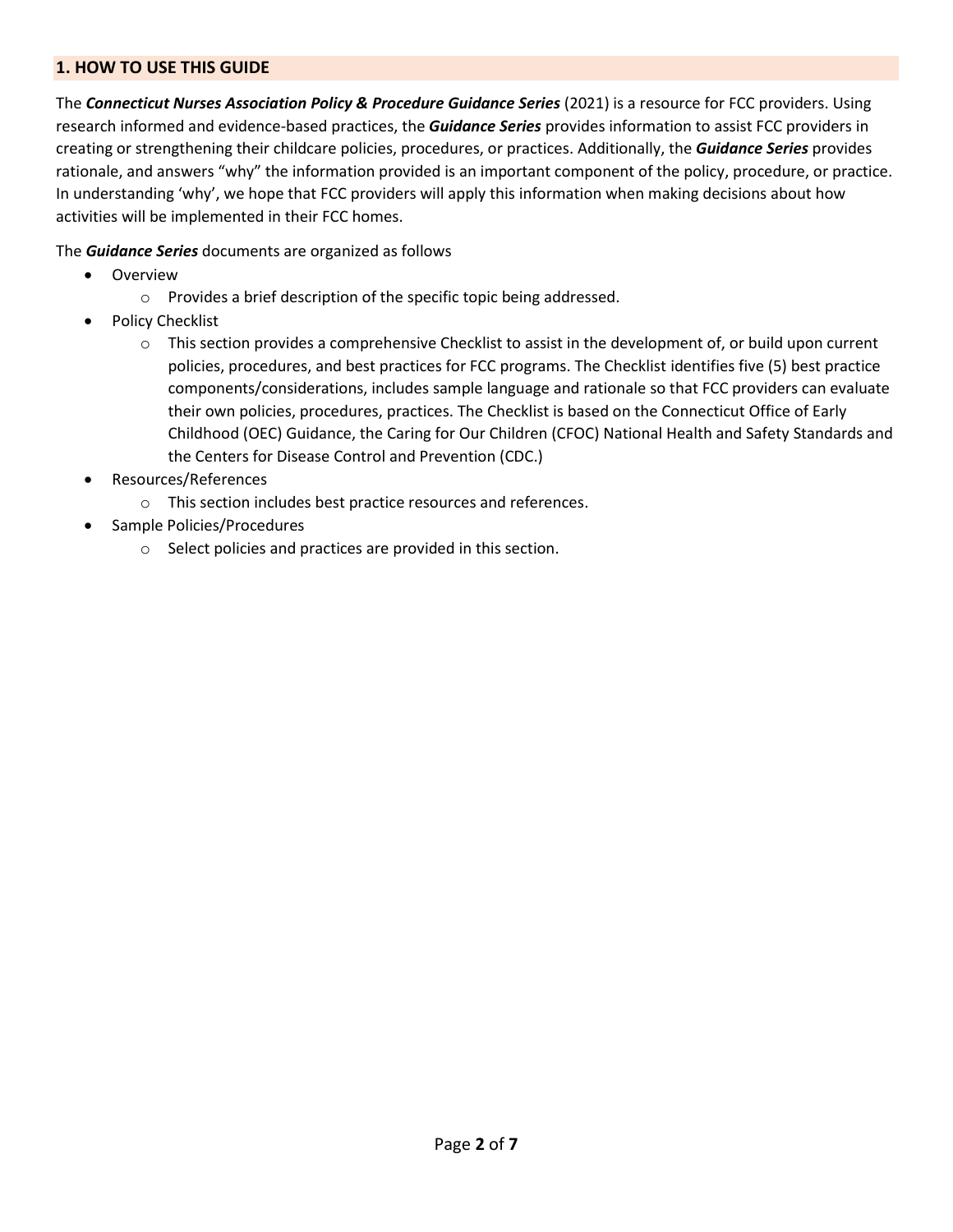#### **2. OVERVIEW**

The risk reduction strategies to limit the spread of COVID-19 includes wearing masks. The Centers for Disease Control and Prevention (CDC) recommends additional risk reduction strategies that family child care (FCC) providers can take to prevent the spread of COVID-19. They include

- Washing hands often with soap and water, and if soap and water are not readily available, use an alcohol-based hand sanitizer with at least 60% alcohol. It is important to remember that hands should always be washed with soap and water if hands are visibly dirty.
- Cleaning and disinfecting frequently touched surfaces.
- Covering cough and sneezes.
- Requiring sick children and staff to stay home.
- Physical distancing (see CDC, [Social distancing\)](https://www.cdc.gov/coronavirus/2019-ncov/prevent-getting-sick/social-distancing.html)
- Ventilation (see CDC[, Ventilation\)](https://www.cdc.gov/coronavirus/2019-ncov/community/schools-childcare/ventilation.html)
- Vaccinations for COVID-19 (see CDC, [Vaccinations\)](https://www.cdc.gov/coronavirus/2019-ncov/vaccines/index.html) (See CDC, [Prevent the Spread](https://www.cdc.gov/coronavirus/2019-ncov/community/schools-childcare/guidance-for-childcare.html) of COVID-19, 2021).

"COVID-19 is thought to spread mainly through close contact from person to person, including between people who are physically near each other (within about 6 feet). When people with COVID-19 cough, sneeze, sing, talk, or breathe they produce respiratory droplets. These droplets can range in size from larger droplets (some of which are visible) to smaller droplets" ([CDC,](https://www.cdc.gov/coronavirus/2019-ncov/prevent-getting-sick/how-covid-spreads.html) p.1, 2021). Since the "infections occur mainly through exposure to respiratory droplets when a person is in close contact with someone who has COVID-19" (CDC, p.1, 2021), wearing masks provide a barrier that helps to keep respiratory droplets from spreading from one person to another person. In other words, masks offer some protection to the people who wear them, and protects those around them in case they do not know they are infected with COVID-19.

The [CDC](https://www.cdc.gov/coronavirus/2019-ncov/prevent-getting-sick/diy-cloth-face-coverings.html) recommends that children 2 years of age and up wear masks and that masks should NOT be put on babies and children under age two because of the danger of suffocation. Effective September 21, 2020, the [Connecticut Office of](https://www.ctoec.org/covid-19/child-care-during-covid-19/)  [Early Childhood](https://www.ctoec.org/covid-19/child-care-during-covid-19/) (OEC) requires that children 3 years and older need to wear masks while in child care programs. Children under 3 years of age are not required to wear masks. This requirement has been put in place to help prevent children, staff, and families from getting and spreading COVID-19.

It is important that FCC providers communicate their policies to families and to anyone who may be providing services to children at the FCC. Masks must be worn by everyone when they visit the FCC home, including during drop off and pick up.

The OEC recognizes that wearing masks may not be possible in every situation or for everyone. Therefore, if a child has a medical condition, special health need, disability, special education need, or developmental need that makes wearing a mask unsafe, they may not be required to wear one. FCC providers need to make sure that if a child is unable to remove their mask by themselves, they should not wear a mask at the FCC. Parents should work with their child's health care provider, special education professionals and family child care to come up with a plan that works best to keep everyone safe. The OEC exceptions to wearing masks in childcare programs are located i[n Memo #29](https://www.ctoec.org/wp-content/uploads/2020/09/COVID-19-Memo-29-Masks-and-Group-Size-English-2020.10.08.pdf) on the [OEC Website.](https://www.ctoec.org/wp-content/uploads/2020/09/COVID-19-Memo-29-Masks-and-Group-Size-English-2020.10.08.pdf)

Wearing masks by children, staff, and families in FCC settings include the following important guidance:

- Wearing Mask Correctly
	- o Put the mask over the nose and mouth and secure it under the chin.
	- $\circ$  Fit the mask snugly against the sides of faces, slipping the loops over ears or tying the strings behind the head.
- Choosing a mask
	- o Make sure there are two or more layers of washable, breathable fabric.
	- o Mask must completely cover the nose and mouth.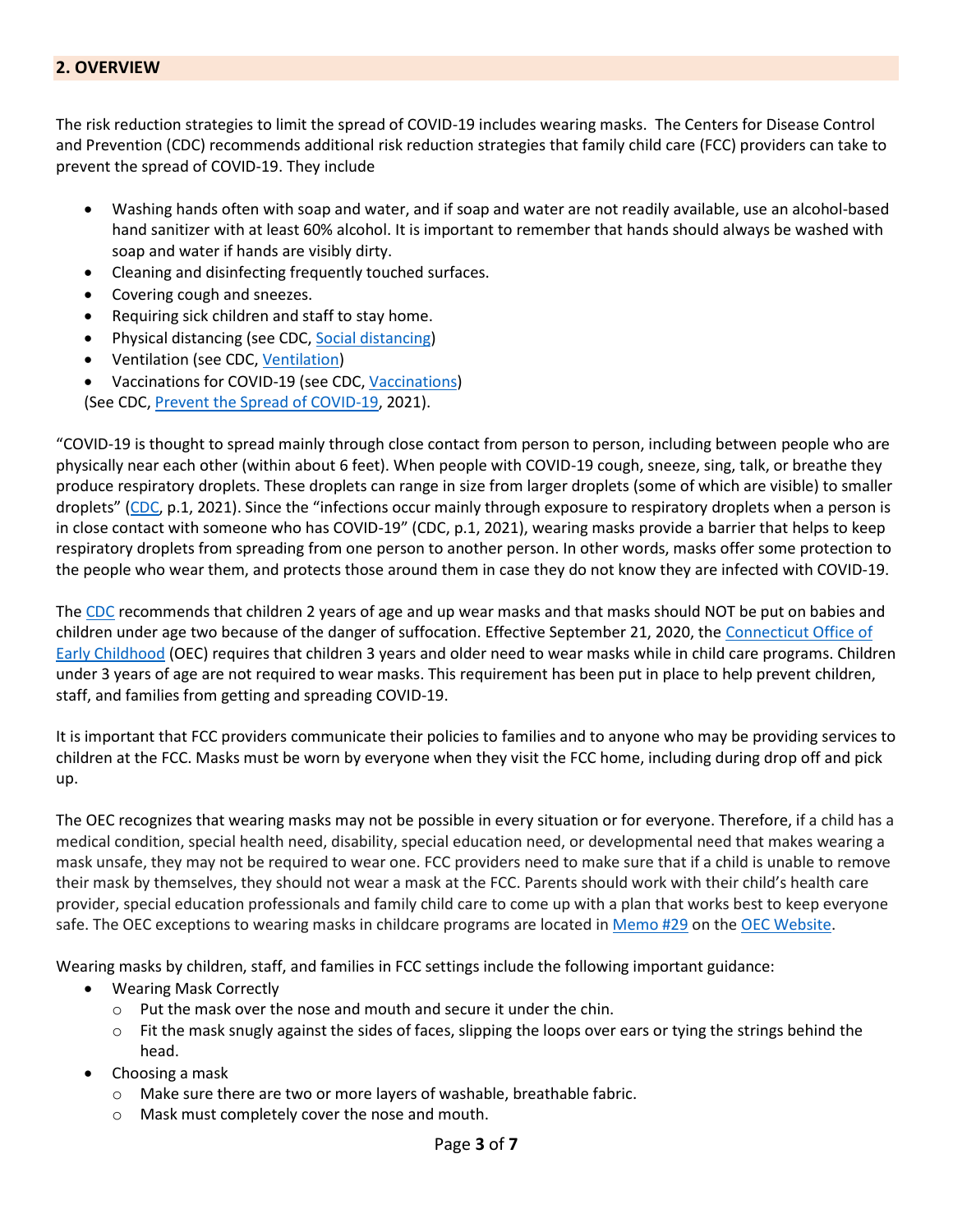- o Masks must fit snugly against the sides of faces and do not have gaps.
- Caring for masks
	- o Wash your cloth mask whenever it gets dirty or at least daily.
	- o If you have a disposable face mask, throw it away after wearing it once.
	- o Use regular laundry detergent and the appropriate settings according to the fabric label.
	- o If washing by hand, wash your mask with tap water and laundry detergent or soap. Rinse thoroughly with clean water to remove detergent or soap.
	- o Dry your mask completely in a warm or hot dryer. If you air dry, hang your mask in direct sunlight to dry completely or lay it flat and let it dry completely.
- Storing masks
	- o Store used and unused masks separately.
	- o When reusing masks, keep the same side facing out.
	- o When taking off masks to eat, drink or for naps, store them in a labeled container such as a paper bag, one for each child.
	- o After eating, put the mask back on with the same side facing out.
	- o Be sure to wash or sanitize hands before putting on and taking off masks.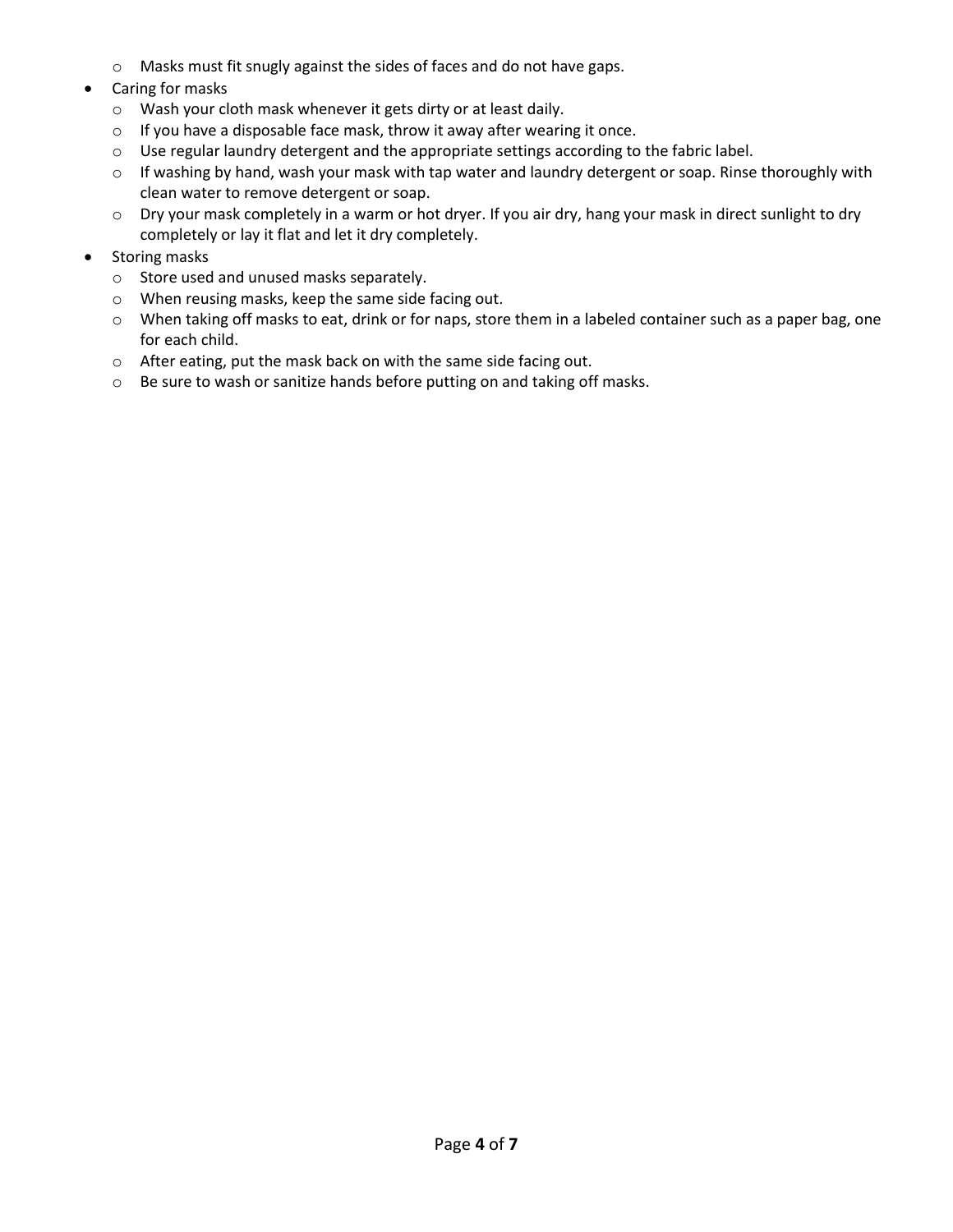| <b>CONSIDERATIONS</b> |                             |                                                                                                                                                                                                                                                                                                                                                                                                                                                                                                                                                                                                                                                                                                                                                        |                                                                                                                                                                                               |
|-----------------------|-----------------------------|--------------------------------------------------------------------------------------------------------------------------------------------------------------------------------------------------------------------------------------------------------------------------------------------------------------------------------------------------------------------------------------------------------------------------------------------------------------------------------------------------------------------------------------------------------------------------------------------------------------------------------------------------------------------------------------------------------------------------------------------------------|-----------------------------------------------------------------------------------------------------------------------------------------------------------------------------------------------|
| <b>Items</b>          |                             | <b>Sample Language</b>                                                                                                                                                                                                                                                                                                                                                                                                                                                                                                                                                                                                                                                                                                                                 | Rationale/Resource/Reference                                                                                                                                                                  |
| $\mathbf{1}$          | Who should<br>wear masks    | Families, staff, children and visitors must wear masks<br>$\bullet$<br>upon arrival and at all times when they are at our<br>family child care.<br>Effective September 21, 2020, the Connecticut Office<br>$\bullet$<br>of Early Childhood (OEC) requires that children 3<br>years and older need to wear masks while in child<br>care programs.<br>Children under 3 years of age are not required to<br>$\bullet$<br>wear masks.                                                                                                                                                                                                                                                                                                                      | Effective September 21, 2020: See Connecticut<br><b>Office of Early Childhood</b><br>This requirement has been put in place to help<br>prevent people from getting and spreading<br>COVID-19. |
| $\mathbf{2}$          | Exceptions                  | If a child has a medical condition, special health need,<br>$\bullet$<br>disability, special education need, or developmental<br>need that makes wearing a mask unsafe, they may<br>not be required to wear one.<br>Any child who is unable to remove their mask by<br>٠<br>themselves, will not wear a mask at out FCC.<br>Parents need to provide documentation if their child<br>$\bullet$<br>is not able to wear a mask while in child care.<br>Parents may work with their child's health care<br>$\bullet$<br>provider, special education professionals and with<br>our family child care to come up with a plan that<br>works best to keep everyone safe.<br>Masks will not be worn by any child during meal time<br>$\bullet$<br>and nap time. | The OEC exceptions to wearing masks in<br>childcare programs: See Memo #29 on the OEC<br>Website.                                                                                             |
| 3<br>4                | Types of masks<br>Providing | Children should wear masks that fit them well. Mask<br>$\bullet$<br>must cover children's nose and mouth and be<br>secured under the chin. Masks should also fit snugly<br>against the sides of faces.<br>Children should wear reusable masks that are made<br>٠<br>with two or more layers of washable, breathable<br>fabric.<br>Disposable masks are also acceptable. Disposable<br>$\bullet$<br>masks can only be used for one day, so children will<br>need to wear a different disposable mask every day.<br>Parents must provide at least additional masks<br>$\bullet$                                                                                                                                                                          | How to Select a Mask: See CDC Website at<br>https://www.cdc.gov/coronavirus/2019-<br>ncov/prevent-getting-sick/about-face-<br>coverings.html                                                  |
|                       | masks                       | for their child(ren) in case their masks become wet or<br>soiled while in our family child care.                                                                                                                                                                                                                                                                                                                                                                                                                                                                                                                                                                                                                                                       |                                                                                                                                                                                               |
| 5                     | Storing masks               | Used and unused masks will be stored separately for<br>$\bullet$<br>each child in a labeled paper bag.<br>Masks will be removed when children are eating,<br>$\bullet$<br>drinking or when taking naps.<br>Staff will change the child's mask when it becomes<br>٠<br>soiled.                                                                                                                                                                                                                                                                                                                                                                                                                                                                          | Your Guide to Masks: See CDC<br>https://www.cdc.gov/coronavirus/2019-<br>ncov/prevent-getting-sick/about-face-<br>coverings.html                                                              |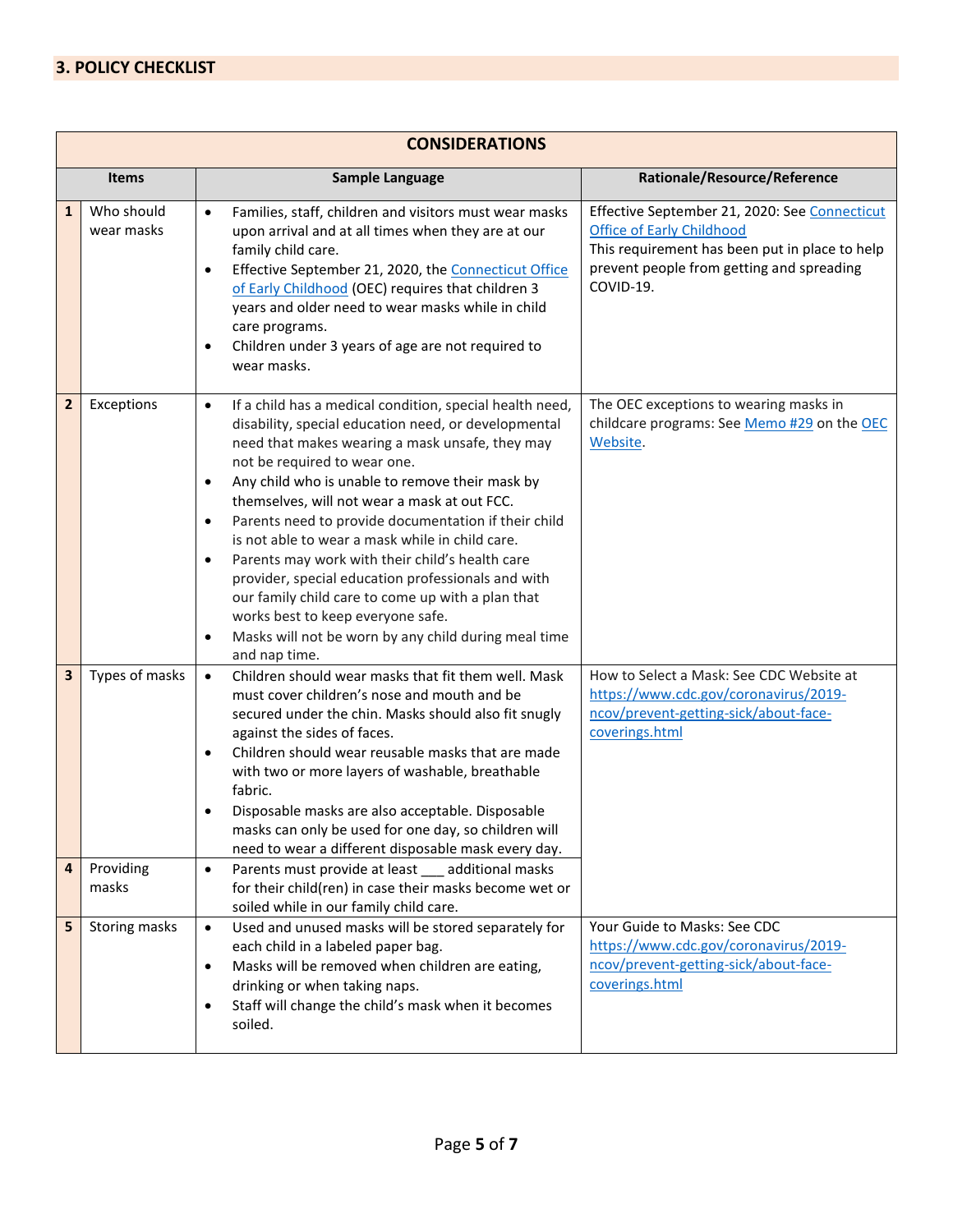## **4. RESOURCES/REFERENCES:**

## **Centers for Disease Control and Prevention (CDC)**

- How COVID-19 Spreads <https://www.cdc.gov/coronavirus/2019-ncov/prevent-getting-sick/how-covid-spreads.html> • Prevent the Spread of COVID-19
- <https://www.cdc.gov/coronavirus/2019-ncov/community/schools-childcare/guidance-for-childcare.html>
- Use Masks to Slow the Spread of COVID-19 <https://www.cdc.gov/coronavirus/2019-ncov/prevent-getting-sick/diy-cloth-face-coverings.html> Vaccinations: COVID-19 <https://www.cdc.gov/coronavirus/2019-ncov/vaccines/index.html> Ventilation in Schools and Childcare Programs <https://www.cdc.gov/coronavirus/2019-ncov/vaccines/index.html>
- Your Guide to Masks <https://www.cdc.gov/coronavirus/2019-ncov/prevent-getting-sick/about-face-coverings.html>

#### **Connecticut Office of Early Childhood**

- Child Care During COVID-19 <https://www.ctoec.org/covid-19/child-care-during-covid-19/>
- Exceptions the Mask Requirement [read OEC Memo #29](https://www.ctoec.org/forms-documents/covid-19-memo-29.pdf)